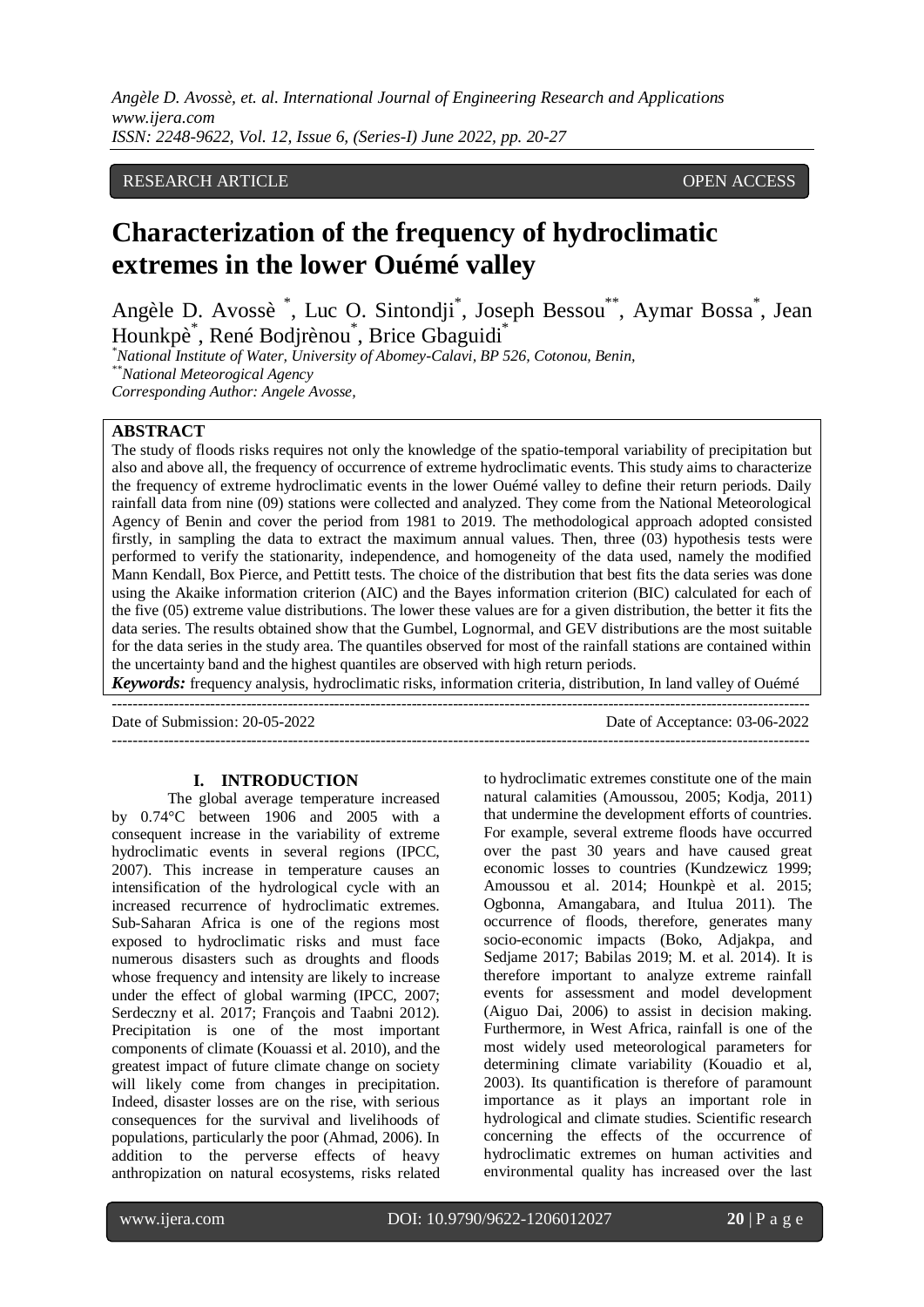two decades (Bourque 2000; Agenis-Nevers 2006; Decamps 2010; Kodja 2018; Hmidi 2019). Thus, the tropical climate area has been experiencing an increase in studies related to extreme precipitation in particular studies on the frequency analysis of extreme rainfall (Sahani et al., 2012; Habibi et al., 2012; Ozer et al., 2017; Alioun and Camara, 2017). In Benin, particularly in the lower Ouémé valley, several studies related to the characterization of hydroclimatic extremes have been conducted. Kodja (2018) analyzed the indicators of extreme hydroclimatic events in the Ouémé watershed at the Bonou outlet. The results reveal, among others, that daily extreme rainfall events have an occurrence of 2 years, 5 years, 10 years for strong rainfall events; 20 years, for very strong rainfall events; 50 years and more for extremely strong rainfall events in the study area. M'Po et al. (2017) used the ETCCDI indices in addition to the observed and projected REMO model data following the RCP4.5 and RCP8.5 climate scenarios to analyze the trend of extreme rainfall in the Ouémé basin. In most of the stations used by these authors, a significant decrease in days of heavy and very heavy rainfall was observed. Attogouinon et al, (2017), as well as N'Tcha M'Po et al (2017) used the ETCCDI indices to analyze the trend of rainfall extremes in the Ouémé valley. Other authors have also conducted research on hydroclimatic extremes in the lower Ouémé valley (Agbazo et al., 2016; Avahounlin et al., 2017). Admittedly, the methodological approach used in these studies varies from author to author, but none of them used the multiple extreme value distributions approach to deduce the best one for each station in the Lower Ouémé Valley. Also, the need to update the available information and data to assist in decision-making at all socio-economic levels are all reasons that justify the implementation of the present study, which proposes to characterize the frequency of extreme rainfall in the Lower Ouémé Valley to predict the return periods of annual maximum rainfall.

## **II. PRESENTATION OF STUDY AREA**

Located between latitudes 6°25' and 6°57' North and between longitudes 2°21' and 2°38' East, the lower Ouémé valley is located in the south of Benin in the Ouémé Department. It is a floodplain in the shape of an elongated triangle measuring 90 km from north to south. The lower Ouémé valley has a sub-equatorial climate, characterized by two rainy seasons, a large one from April to July and a small one from September to October. The soils of the lower Ouémé valley are made up of clayey soils, clayey-silt soils, and marl soils with a clay content of essentially 78 to 84%



**Figure 1:** Map of the study area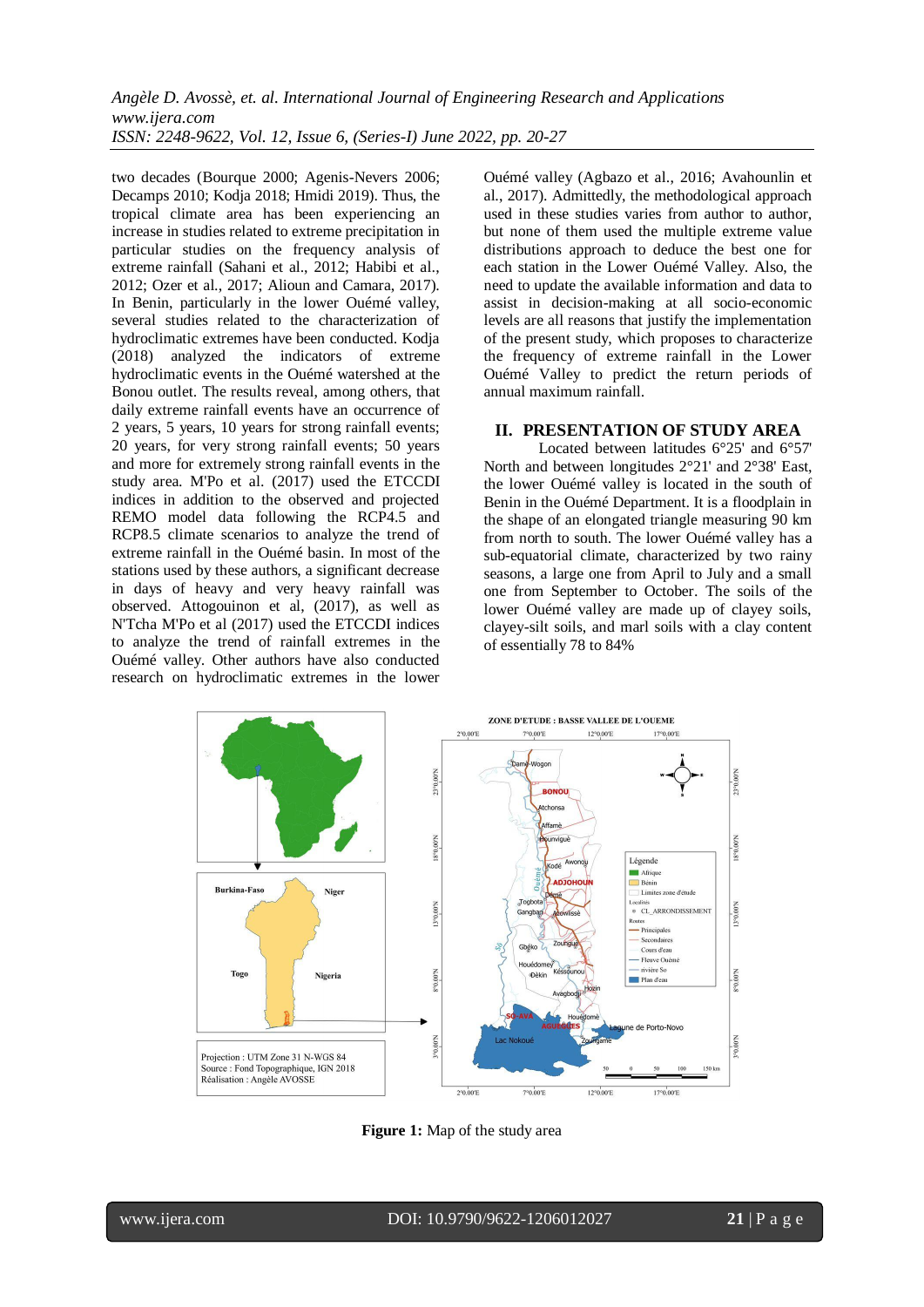# **III. DATA AND METHODS**

#### **3.1 Data**

Daily rainfall data from 9 stations in the Ouémé basin provided by the National Meteorological Agency of Benin (Météo Benin) over the period 1981-2019 were used to generate time series of annual maximum daily rainfall using the R language.

## **3.2 Methodology**

One of the basic tools for the analysis of the occurrence of hydroclimatic extremes is the frequency analysis. It is a statistical method of prediction consisting in studying past events, characteristic of a given process (hydrological or other), to define the probabilities of future occurrence (Meylan et al, 2008). The methodological approach adopted to carry out a frequency analysis involves the following steps.

## **Sampling**

This is a process that consists of extracting the maximum annual values in a series or all values above a given threshold. In the case of this study, the maximum annual value has been extracted to obtain a time series of size equal to the number of years.

# Hypothesis testing

After sampling, the series of maximum values obtained is subjected to hypothesis testing, a necessary condition for a good fit. In practice, changes in the measurement conditions (relocation of stations, replacement of measuring instruments, change of observation times or change in the immediate environment of the instrument) can introduce artificial breaks in the data that do not reflect the real climate variations (Beaulieu et al., 2007). It is therefore essential to verify that the data collected are stationary (statistical characteristics do not vary over time), independent (no autocorrelation between observations), and homogeneous (come from the same distribution). Thus, to verify these three hypotheses, the modified Mann Kendall, Box-Pierce, and Pettitt tests (Aziz, 2003; Souanef, 2015) were respectively used before proceeding to the choice of the distributions to which the series of maximum values are fitted.

Choice of the extreme value distribution

In the literature, the series of hydroclimatic extremes can be fitted using several extreme value distributions : Exponential, Gamma, Lognormal, Frechet, Pareto, Weibul, Gumbel, Pearson etc. Finding the statistical model that best fits the series of maximum values of the variable under study is therefore crucial for the success of the frequency analysis. Several studies have shown the dominance of Gumbel's distribution (Ague and Afouda, 2015). A World Meteorological Organization (WMO) analysis of 55 agencies in 28 countries reveals that 52% of the agencies use the Generalized Extreme Value (GEV) distribution as their primary reference. This distribution admits as special cases the Gumbel, Fréchet and Weibull distributions, 31% use either a Pearson III distribution or a Log Pearson III distribution, or a Pearson type III distribution (Brahim et al., 2013). There are several criteria including the information criteria and the graphical criteria (Aziz, 2011), for selecting the appropriate distribution for a set of maximum values. Information criteria are the most used (Aziz, 2011; Lawin et al., 2000) and were considered in this study to select distributions that best fit the annual maximal value series. It includes the Akaike Information Criteria (AIC) proposed by Akaike (1974) and defined by:

#### $AIC = -2log(L) + 2k$

According to this criterion, the deviance of the model  $(-2log(L))$  is penalized by 2 times the number of parameters k. The AIC represents a compromise between the bias which decreases with the number of parameters and the parsimony (the need to describe the data with the smallest number of parameters possible). The Bayes Information Criterion (BIC) proposed by Schwarz (1978) is defined by:

# $BIC = -2log(L) - klog(n)$

In both equations (AIC and BIC), L is the likelihood, K is the number of parameters of the distribution and n is the sample size. After the determination of the two parameters AIC and BIC, the choice of the model or the distribution that best fits the series of extreme values was made. Table 1 presents the distributions used in this study and their density function.

| <b>Distribution</b> | Density function, $f(x)$                  | <b>Parameters</b> |
|---------------------|-------------------------------------------|-------------------|
| Gumbel              | $x - u$<br>$x - u$<br>exp<br>exp<br>(x)   | $u; \alpha$       |
| Lognormal           | ln(x)<br>exp<br>$\chi(x)$<br>$2\pi$<br>хσ | $\mu$ ; $\sigma$  |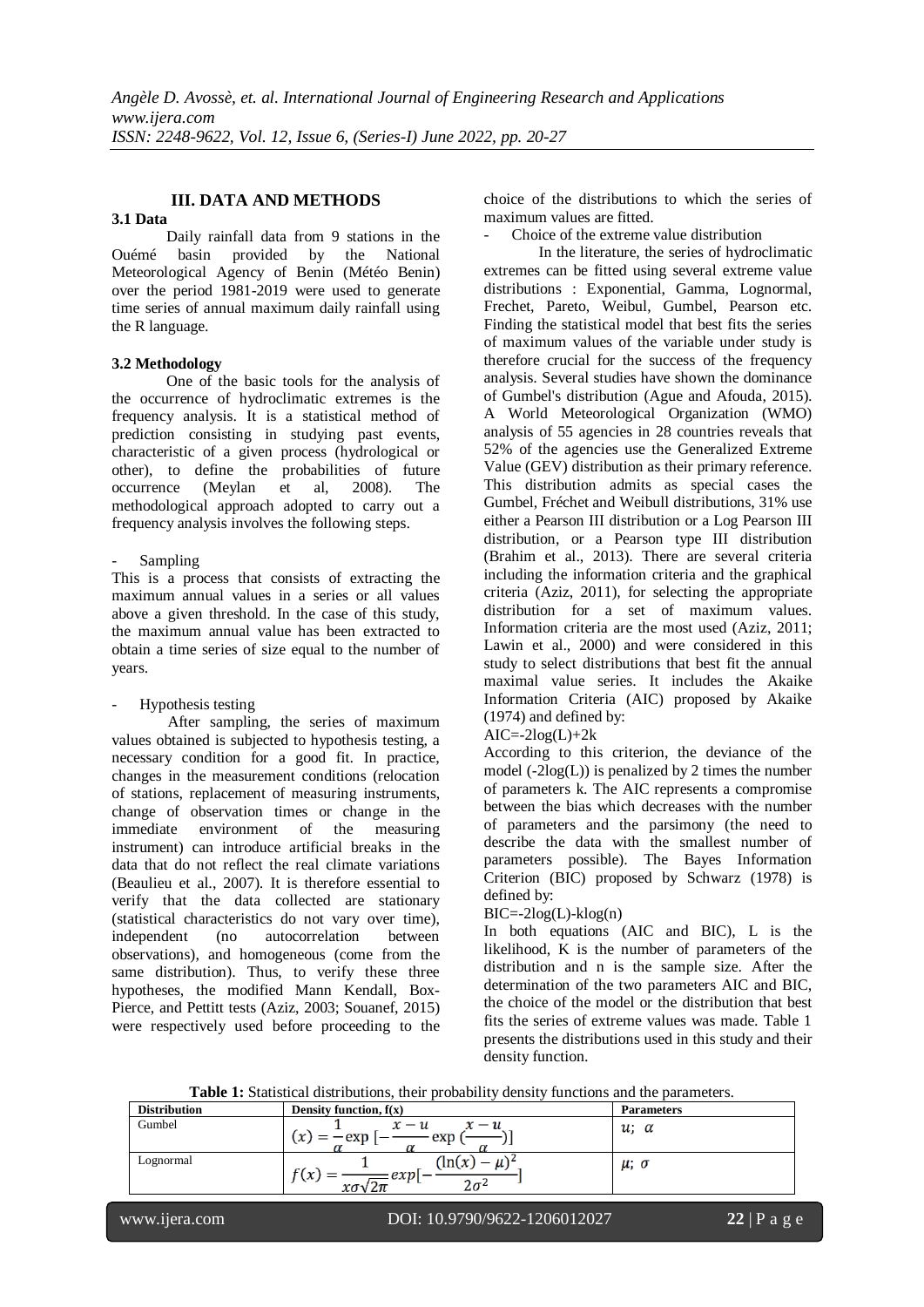*Angèle D. Avossè, et. al. International Journal of Engineering Research and Applications www.ijera.com*

| Weibull    | $f(x) = -(-)^{c-1} exp[-(-)^{c}]$                                                                        | $c: \alpha$            |
|------------|----------------------------------------------------------------------------------------------------------|------------------------|
| Gamma      | $\sqrt{f(x)} = \frac{\mu^{\alpha}}{\Gamma(\alpha)} x^{x^{\alpha-1}} exp^{-\mu x}$                        | $\mu$ ; $\alpha$       |
| <b>GEV</b> | $\left  f(x) = exp \left( -\left[ 1 + k \frac{x-\mu}{\sigma} \right]^{-1} \right  k \right , k \neq 0$   | $\mu$ ; $\sigma$ ; $k$ |
|            | $\left  f(x) = exp\left( -exp\left( -\left[ \frac{x-\mu}{\sigma} \right] \right) \right) \right , k = 0$ |                        |

*ISSN: 2248-9622, Vol. 12, Issue 6, (Series-I) June 2022, pp. 20-27*

# **IV. RESULTS**

## **4.1 Hypothesis test**

The modified Mann Kendall test applied to the data series shows that the rainfall data used for this study are stationary at the 5% significance level for all stations except for the Bohicon station. Box-Pierce and Pettitt tests (Aziz, 2003; Souanef, 2015) performed on the maximum rainfall series reveal that the data for all stations except Bohicon are homogeneous and independent at the 5% significance level. The results from the different statistical tests applied to the data series are indicated in Table 2.

| <b>Stations</b> | Stationarity test |      | Independence test |       | Homogeneity test |      |  |  |
|-----------------|-------------------|------|-------------------|-------|------------------|------|--|--|
|                 | U                 | P    | K                 | P     | W                | P    |  |  |
|                 | Rainfall stations |      |                   |       |                  |      |  |  |
| Adjohoun        | $-0.07$           | 0.94 | 1.45              | 0.22  | 142              | 0.27 |  |  |
| <b>Bohicon</b>  | 1.28              | 0.03 | 0.02              | 0.87  | 156              | 0.18 |  |  |
| <b>Bonou</b>    | $-0.16$           | 0.88 | 1.02              | 0.3   | 211              | 0.3  |  |  |
| Cotonou         | $-0.13$           | 0.89 | 0.16              | 0.687 | 78               | 1.09 |  |  |
| Ketou           | 0.05              | 0.96 | 0.24              | 0.587 | 72               | 1.19 |  |  |
| Ouando          | 0.25              | 0.80 | 0.199             | 0.655 | 72               | 1.19 |  |  |
| Porto novo      | 0.90              | 0.37 | 1.2               | 0.26  | 90               | 0.89 |  |  |
| Sakété          | 0.21              | 0.84 | 0.067             | 0.79  | 142              | 0.27 |  |  |
| Zagnanado       | 1.40              | 0.16 | 0.03              | 0.85  | 156              | 0.18 |  |  |

#### **4.2 Best distribution identification**

Table 3 shows the AIC and BIC comparison criteria for the five probability distributions considered. The lower the AIC and BIC of a model, the better the model fits the extreme value series. The Gumbel distribution is the one that best fits the maximum annual rainfall of the stations of Adjohoun, Ouando, Porto-Novo

and Zagnanado according to the BIC and AIC criteria, while those of Bohicon and Bonou follow the GEV distribution. The Cotonou and Ketou stations are best fitted with the Lognormal distribution.

| Table 3: AIC and BIC comparison criteria for the five probability distributions used on the data series for the |  |
|-----------------------------------------------------------------------------------------------------------------|--|
| different stations                                                                                              |  |

| <b>Stations</b> | <b>Gumbel</b> |       | Weibul     |            | Lognormale |            | <b>GEV</b> |            | Gamma |            |
|-----------------|---------------|-------|------------|------------|------------|------------|------------|------------|-------|------------|
|                 | AIC           | BIC   | <b>AIC</b> | <b>BIC</b> | AIC        | <b>BIC</b> | <b>AIC</b> | <b>BIC</b> | AIC   | <b>BIC</b> |
| Adjohoun        | 361.9         | 365.2 | 369.3      | 372.6      | 362.8      | 367.1      | 363.79     | 368.79     | 362.6 | 367.9      |
| <b>Bohicon</b>  | 296.6         | 299.9 | 356.4      | 359.6      | 354.7      | 358.1      | 292.22     | 297.21     | 354.1 | 357.4      |
| Bonou           | 303.2         | 306.6 | 354.2      | 357.5      | 341.9      | 345.2      | 300.5      | 305.5      | 344.3 | 347.6      |
| Cotonou         | 379.3         | 382.6 | 380.8      | 384.1      | 378.6      | 381.9      | 380.1      | 385.1      | 378   | 381.3      |
| Ketou           | 340.7         | 344.1 | 347.3      | 350.6      | 340.2      | 343.6      | 342.3      | 347.3      | 340.8 | 344.1      |
| Ouando          | 300.5         | 305.5 | 378.6      | 381.9      | 367.8      | 371.1      | 303.6      | 306.9      | 370.1 | 373.4      |
| Porto-novo      | 373.1         | 376.4 | 377.7      | 381        | 375.6      | 378.9      | 1204.6     | 1209.6     | 376.4 | 378.8      |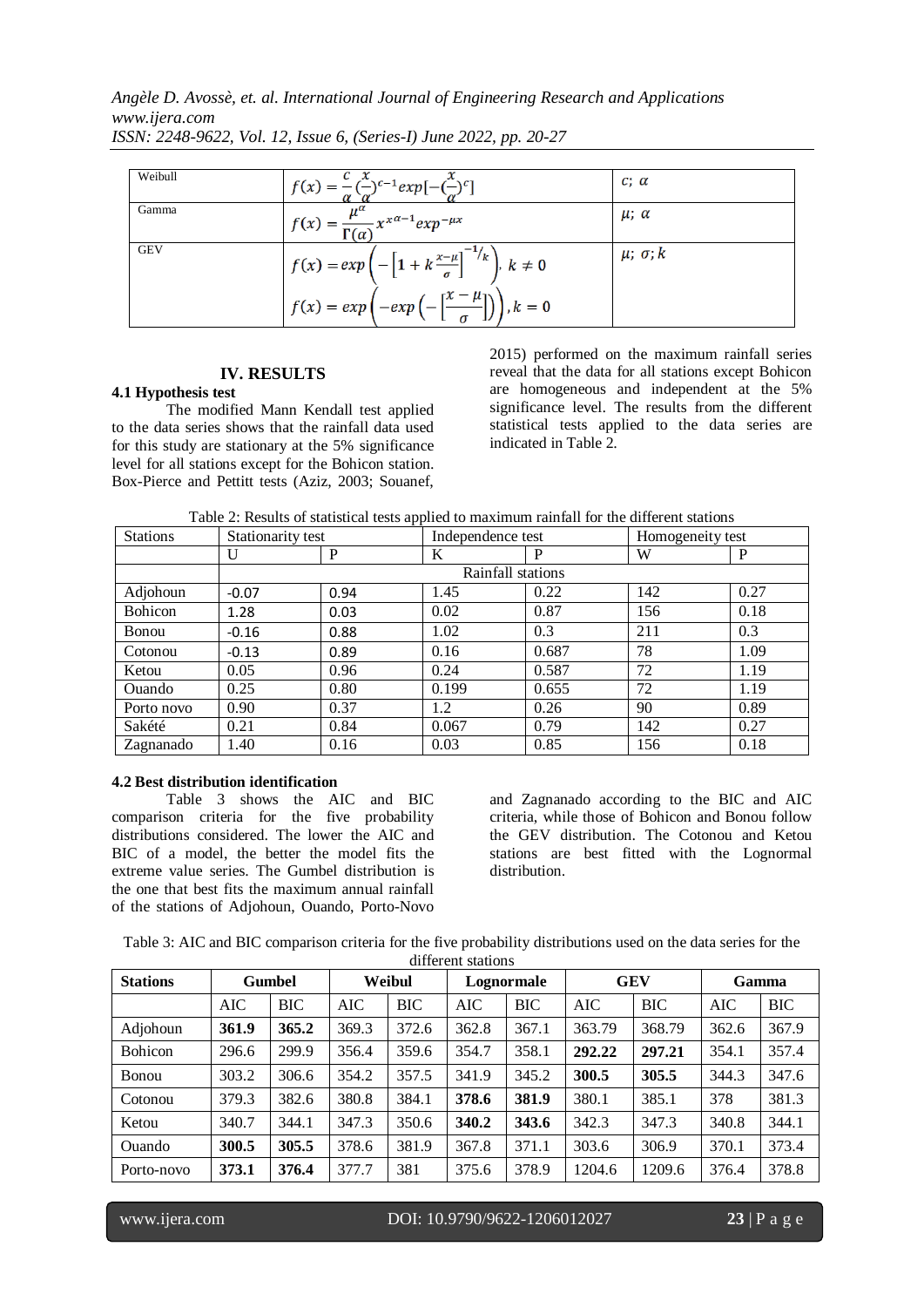# *Angèle D. Avossè, et. al. International Journal of Engineering Research and Applications www.ijera.com ISSN: 2248-9622, Vol. 12, Issue 6, (Series-I) June 2022, pp. 20-27*

| Sakété    |  |  |  | $\vert$ 343.3 $\vert$ 346.6 $\vert$ 345.7 $\vert$ 349 $\vert$ 342.6 $\vert$ 345.9 $\vert$ 344.4 $\vert$ 349.4 $\vert$ 342.6 $\vert$ 345.9 |  |  |
|-----------|--|--|--|-------------------------------------------------------------------------------------------------------------------------------------------|--|--|
| Zagnanado |  |  |  | 300.1   303.5   351   354.3   341   344.3   302.5   306.1   342.9   346.2                                                                 |  |  |

Figure 2 shows the distribution curves of the empirical rainfall series and those obtained with the theoretical distributions for each station. The selected distributions fit the data series curves rather well for each of the stations. There are however some dissimilarities between the empirical and the model probability distribution of some stations.



**Figure 2:** Graphical fitting of the probability distributions applied to the data series of the different stations

#### 4.3 **Quantiles estimation**

Figure 3 shows the estimated quantiles for different return periods (2, 5, 10, 20, 50, 100 and 200 years, etc.). Confidence intervals are also provided to evaluate the uncertainty associated with the estimates. It is noted that the observed quantiles for most of the rainfall stations are within the uncertainty band. The highest quantiles are observed with high return periods as well. For the

Adjohoun station, for example, rainfall with a return period of 5 years is of the order of 103 mm. These results are like those obtained by Agué and Afouda in 2015. The same applies for the Kétou station.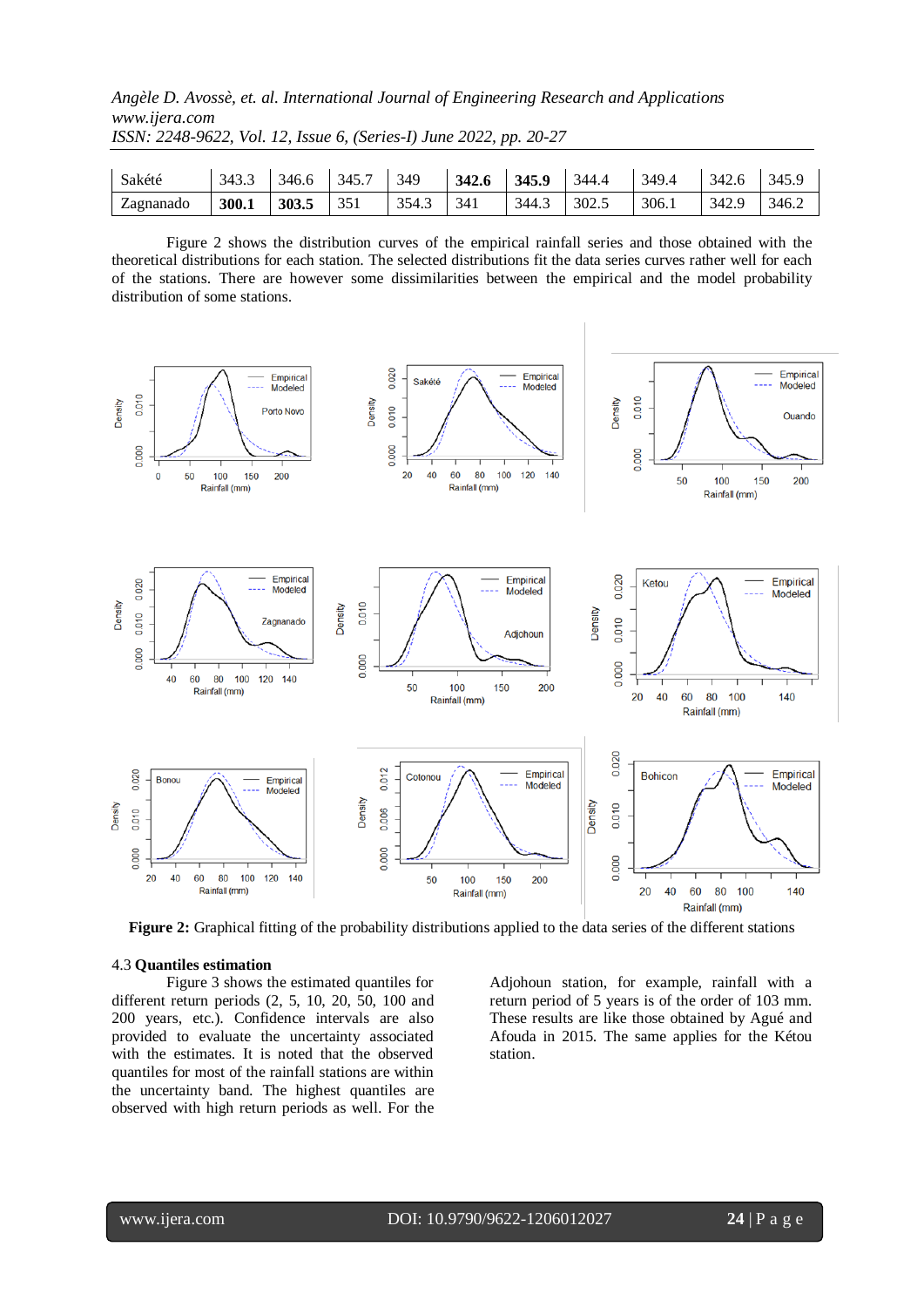

*Angèle D. Avossè, et. al. International Journal of Engineering Research and Applications www.ijera.com ISSN: 2248-9622, Vol. 12, Issue 6, (Series-I) June 2022, pp. 20-27*

Figure 3: Estimated Return Period Quantiles

## **V. DISCUSSION**

The various results from this study corroborate those obtained by several other authors. Indeed, according to Ague and Afouda (2015), the evolution of the estimated return quantiles is proportional to that of the return periods as observed in our study. Moreover, according to these same authors, the distributions that fit the different stations in the two (02) studies are the same with a predominance of Gumbel and lognormal distributions. For example, at Adjohoun station, the Gumbel distribution is the best and for a return period of 50 years the estimated rainfall quantile is around 150 mm similarly to Ague and Afouda, (2015). Koungbanane et al (2020), in their study of the Oti watershed in Togo, used GEV distributions with the maximum likelihood method to characterize the frequency of maximum daily rainfall and flood flows. Several other studies on frequency analysis in the sub-region use the same distributions. GEV distribution is therefore among the most suitable for frequency analysis in West Africa.

#### **VI. CONCLUSION**

The present study consisted of a frequency analysis of maximum rainfall in the Lower Ouémé Valley. To do this, we used data from nine rainfall stations in and around the study area over 39 years. The results of this analysis show that, overall, the statistical tests performed on the data series are conclusive. Despite the predominance of Gumbel's distributions, the other distributions are also able to estimate the rainfall quantiles for the different return periods considered. The return periods vary from 2, 5, 10, 50 to 1000 years for the estimated quantiles, but with the confidence interval increasing as the number of years increases. These rainfall values estimated for different return periods will be very useful for a better knowledge and management of hydroclimatic risks in the Lower Ouémé Valley.

#### **REFERENCES**

[1]. Agbazo, M. et al. 2016. "Estimación de Las Curvas IDF de Extrema Precipitación Por Escala Simple En El Valle Oueme, Al Norte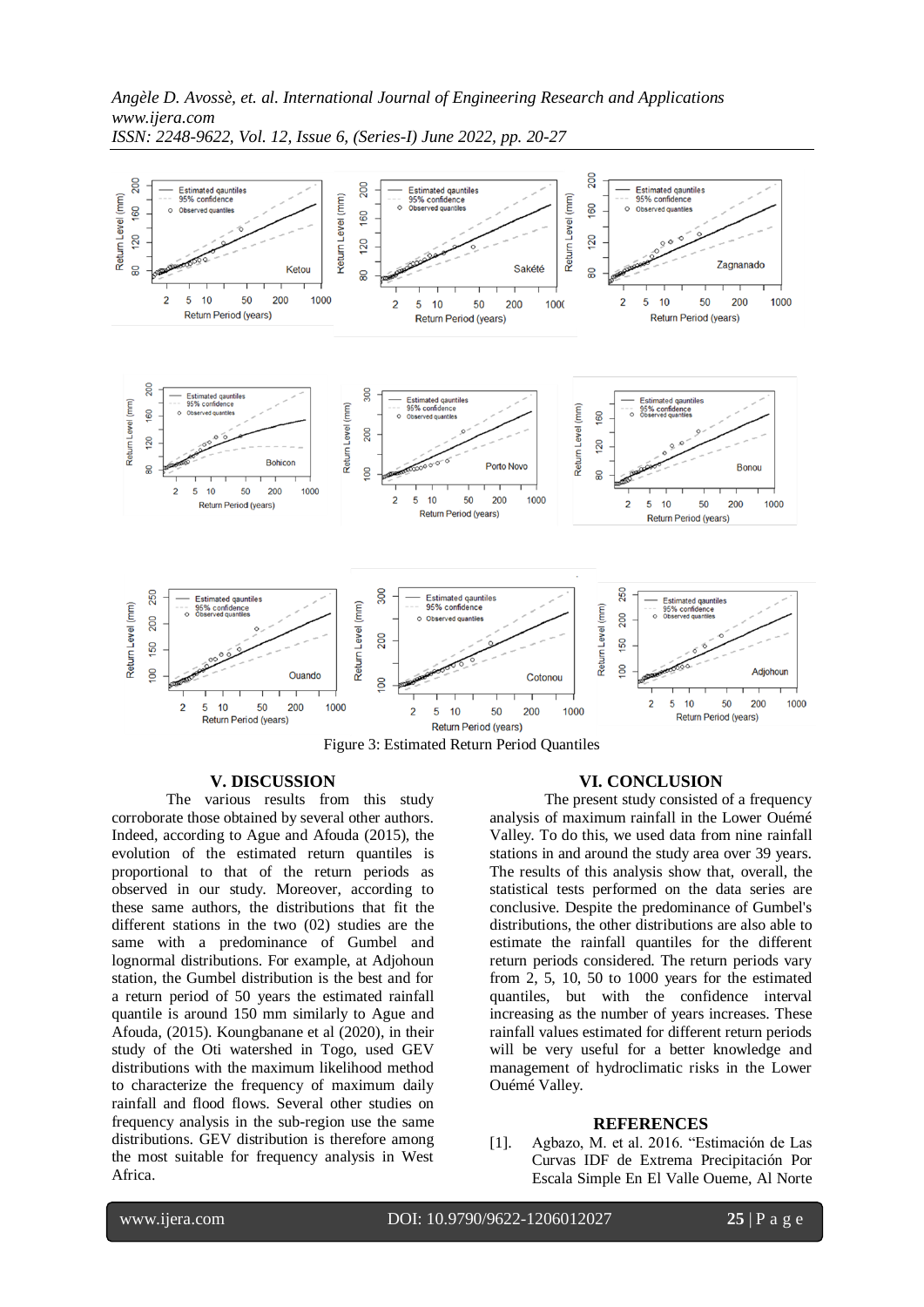de La República de Benín (Africa Occidental)." *Earth Sciences Research Journal* 20(1): D1–7.

- [2]. Ague, Alain Ibikunlé, Abel Afouda, and Lanhoussi. 2014. "Revue Scientifique et Technique. LJEE N°24&25 Juin-Déc 2014." : 1–8.
- [3]. Amoussou, Ernest et al. 2015. "Péjoration Climatique et Dynamique Hydroécologique Dans Le Bassin-Versant Du Fleuve Ouémé à Bonou Au Bénin." *Conférence internationale sur l'hydrologie des grands bassins fluviaux de l'Afrique*:
- [4]. Amoussou1, Ernest, Lucien Marc Oyede2, and et Michel Boko. 2005. "Variabilité Pluvio-Hydrologique et Production Agricole Dans Le Bassin Du Couffo Au Bénin (Afrique de l'Ouest)." *XIXe Colloque de l'Association Internationale de Climatologie*.
- [5]. Attogouinon, André, Agnidé E. Lawin, Yèkambèssoun N.Tcha M'Po, and Rita Houngue. 2017. "Extreme Precipitation Indices Trend Assessment over the Upper Oueme River Valley-(Benin)." *Hydrology* 4(3): 1–24.
- [6]. Avahounlin, Ringo F et al. 2013. "Analyse Fréquentielle Des Séries de Pluies et Débits Maximaux de L ' Ouémé et Estimation Des Débits de Pointe." *European Journal of Scientific Research* 107(3): 355–69. http://www.europeanjournalofscientificresea rch.com.
- [7]. Aziz, Hebal, and Boualem Remini. 2011. "Choix Du Modèle Fréquentiel Le plus Adéquat à l'estimation Des Valeurs Extrêmes de Crues (Cas Du Nord de L'algérie)." *Canadian Journal of Civil Engineering* 38(8): 881–92.
- [8]. Beaulieu, C., T.B.M.J. Ouarda, and O. Seidou. 2007. "A Review of Homogenization Techniques for Climate Data and Their Applicability to Precipitation Series." *Hydrological Sciences Journal* 52: 18–37.
- [9]. Boko, M, R A Sedjame, Laboratoire Pierre, and Pagney Climat. 2017. "Les Facteurs Naturels Et Le Forçage Anthropique Des Inondations En Zone Sahelienne Dans Le Bassin Du Niger Au Benin ( Afrique De L ' Ouest )." *journal of water and environment science* 1: 77–83.
- [10]. Bourque, Alain. 2010. "Les Changements Climatiques et Leurs Impacts." *Vertigo- la revue électronique en sciences de l ' environnement [EN LIGNE]* 1: 1–17. http://journals.openedition.org/vertigo/4042.
- [11]. Dai, Aiguo. 2006. "Precipitation Characteristics in Eighteen Coupled Climate Models." *Journal of Climate* 19(18): 4605– 30.
- [12]. Décamps H., Mathieu N. 2005. "« Événements Extrêmes : Retours d'expérience »." *Natures Sciences Société* 13: 369–70.
- [13]. Eau, Terre Master et al. 2013. "Mémoire de Fin d'études Intitulé :"
- [14]. François, Alain, and Mohamed Taabni. 2012. "L ' Afrique Face Aux Changements Climatiques Introduction." *Les Cahiers d ' Outre-Mer* 260: 459–62.
- [15]. GIEC. 2007. "Le Rapport Du GIEC (2007) Sur Le Réchauffement Climatique." : 2007.
- [16]. Henry, Décamps. 2011. 8 La Météorologie *Événements Climatiques Extrêmes : Réduire Les Vulnérabilités Des Systèmes Écologiques et Sociaux*.
- [17]. Hounkpè, Jean, Bernd Diekkrüger, and Abel A Afouda. 2019. "Land Use Change Increases Flood Hazard : A Multi ‑ Modelling Approach to Assess Change in Flood Characteristics Driven by Socio -Economic Land Use Change Scenarios." *Natural Hazards* (0123456789). https://doi.org/10.1007/s11069-018-3557-8.
- [18]. Hounvo, S. Ferdinand et al. 2019. "Analyse Statistique Des Pluies Journalières Extrêmes à Partir d'un Seuil Dans Le Bénin Subéquatorial." *Journal de Physique de la SOAPHYS* 1(1): C19A13-1-C19A13-6.
- [19]. Kodja, Domiho Japhet. 2018. "Indicateurs Des Évènements Hydroclimatiques Extrêmes Dans Le Bassin Versant de l ' Ouémé à l ' Exutoire de Bonou En Afrique de l ' Ouest." *Géographie. Université Montpellier; Université d'Abomey-Calavi (Bénin),*.
- [20]. Kouadio, Yves. 2003. "Etude de La Prédictibilité de La Pluviométrie En Côte d ' Ivoire Durant La Période de Juillet à Septembre." : 1–6.
- [21]. Kouassi, Michel. 2010. "Analyse Des Impacts Des Changements Climatiques Sur Les Normes Hydrologiques En Afrique de l ' Ouest : Cas Du District d ' Abidjan ( Sud de La Côte d ' Ivoire )." *Revue des sciences de l'Eau* 32(3): 207–20.
- [22]. Kundzewicz, Zbigniew W., and Kuniyoshi Takeuchi. 1999. "Flood Protection and Management: Quo Vadimus?" *Hydrological Sciences Journal* 44(3): 417–32.
- [23]. Lalèyè, Philippe et al. 2006. "Studies on the Biology of Two Species of Catfish Synodontis Schall and Synodontis Nigrita